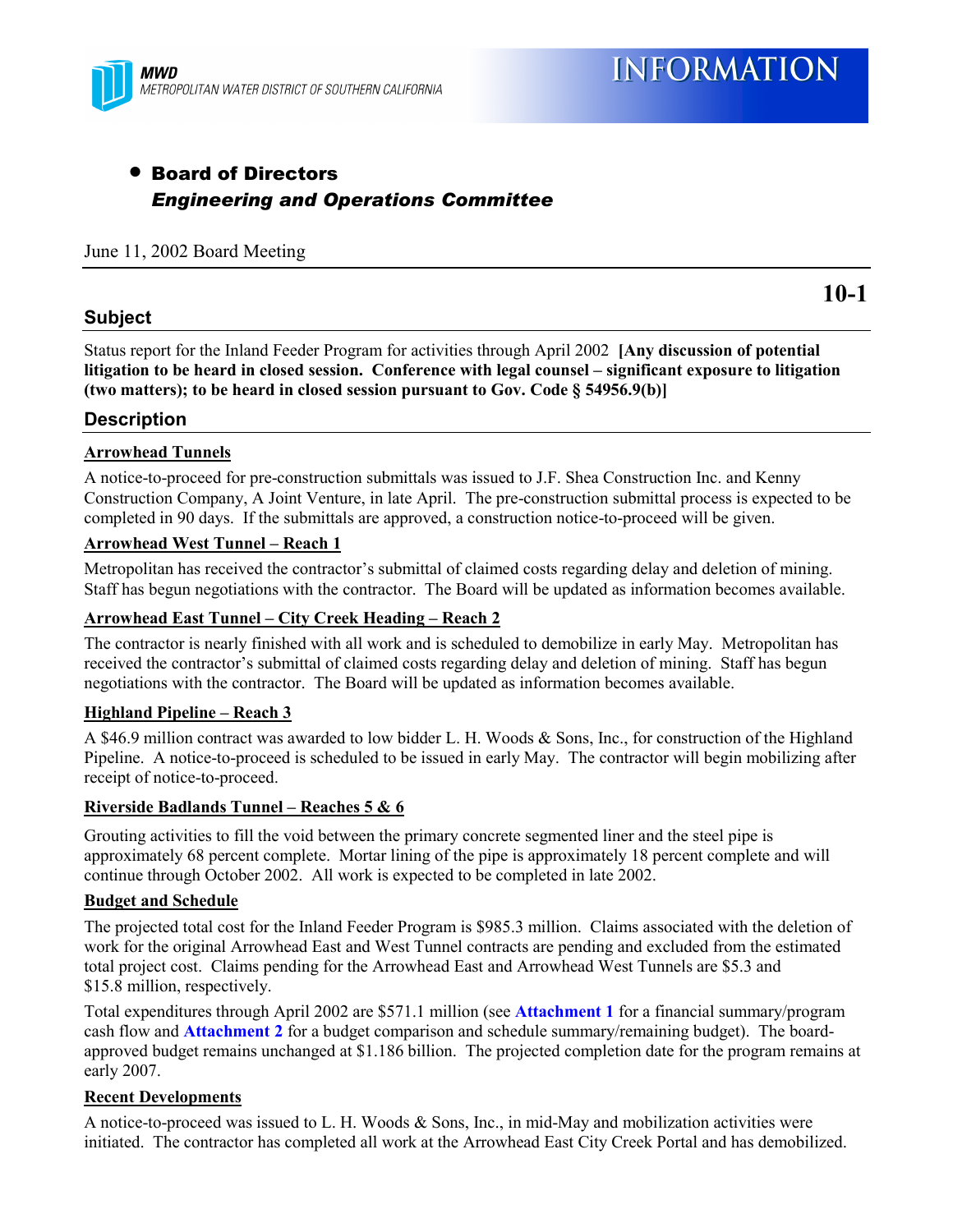## **Policy**

Board Request

### **Fiscal Impact**

Refer to **Attachment 1** and **Attachment 2**.

L. Wolk 5/10/2002 *<i>Wolfe Date*

*Manager, Corporate Resources*

5/20/2002 Ķ o <u>مى</u> *Ronald R. Gastelum Date*

*Chief Executive Officer*

**Attachment 1 - Financial Summary/Program Cash Flow Attachment 2 - Budget Comparison and Schedule Summary/Remaining Budget** BLA #1444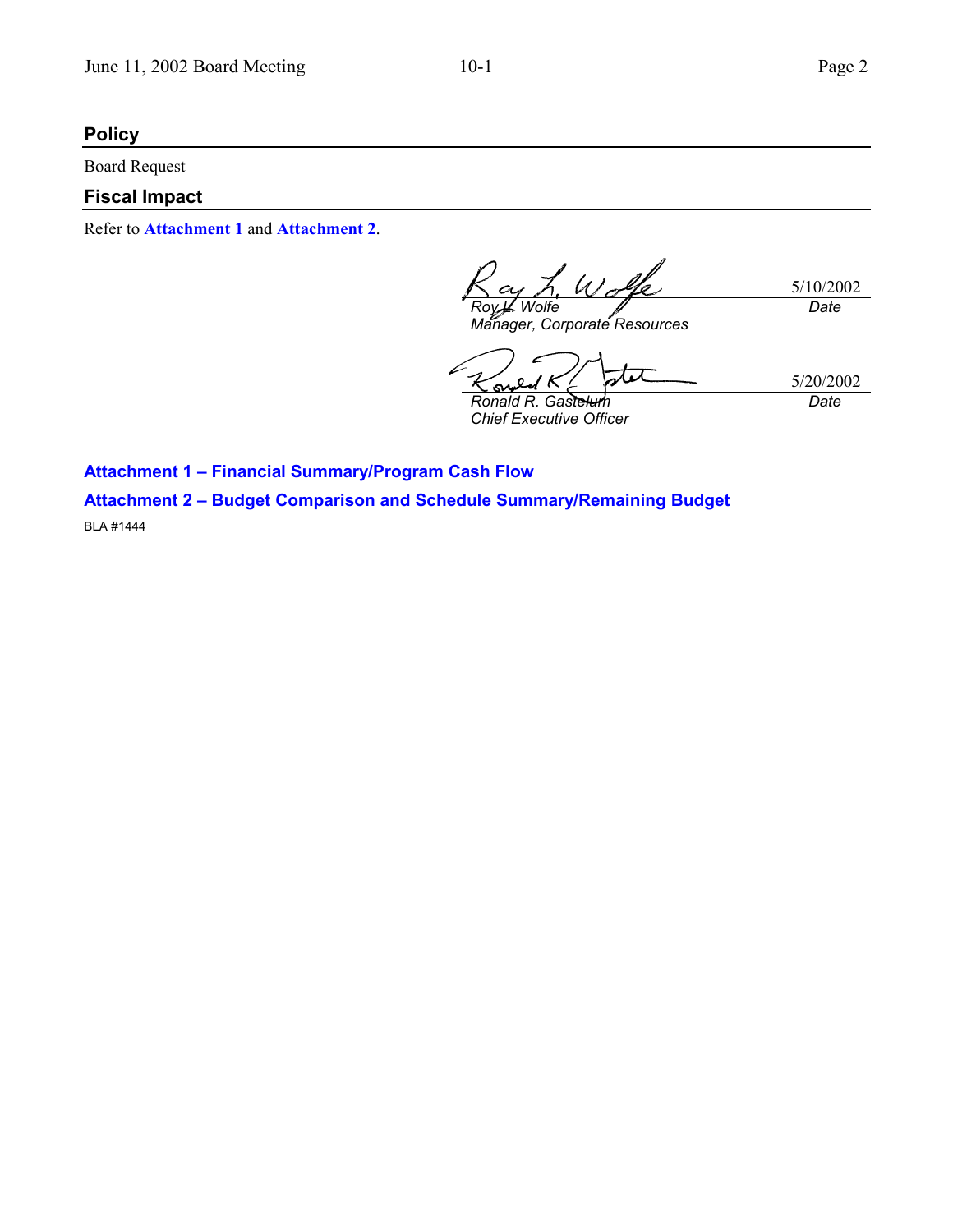